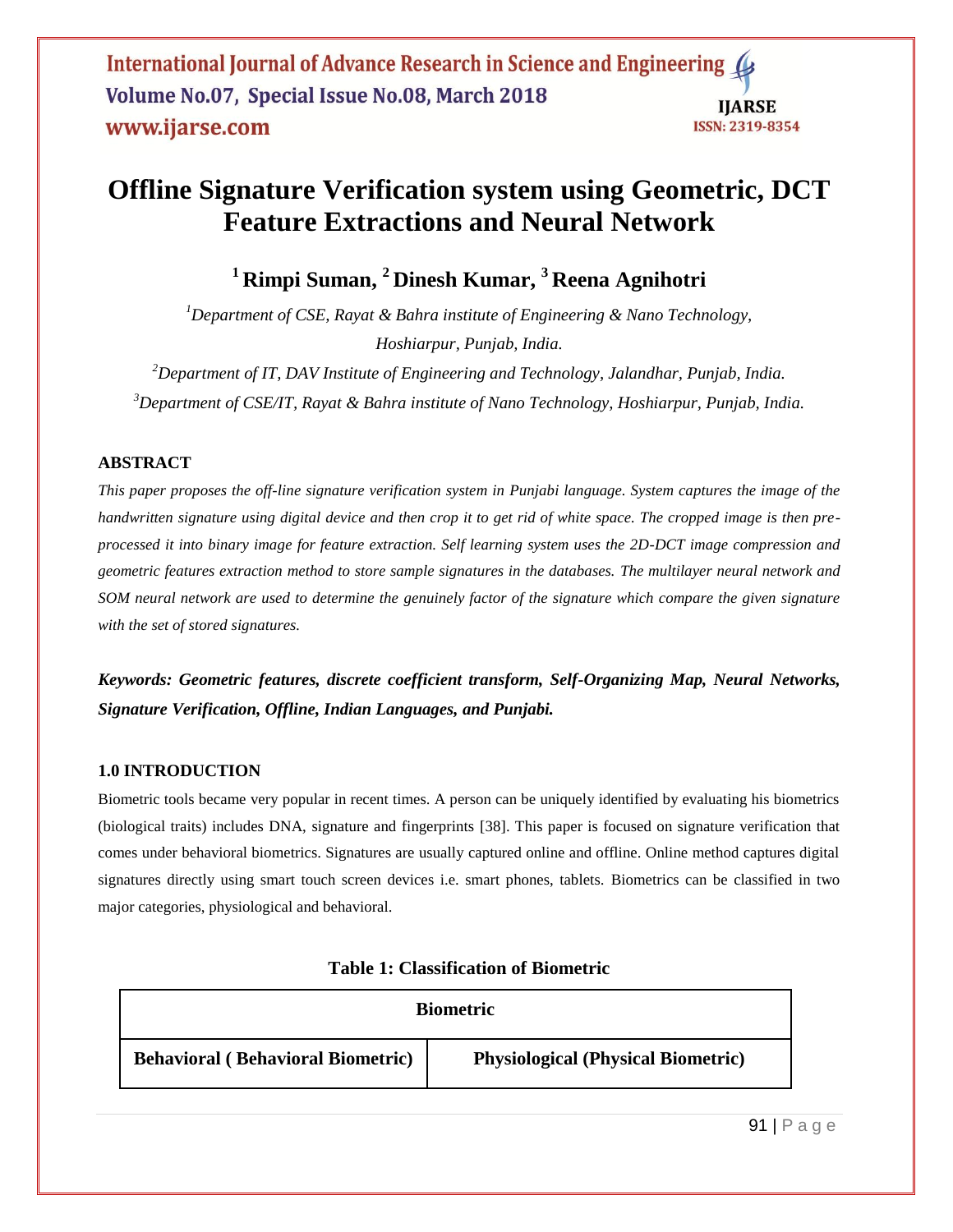| Voice            | Fingerprint |  |
|------------------|-------------|--|
|                  | Hand        |  |
| <b>Signature</b> | Iris        |  |
|                  | Ear         |  |
|                  | <b>DNA</b>  |  |

Offline is traditional method of capturing signature of paper at the end of the writings, forms or bank cheques.Most of the time bare eyes fail to determine the genuinity of the signatures which tend to develop a system which can does that automatically and with very high accuracy.Pre-processing, Feature extraction and Post-processing are the fundamental steps of the process.

## **1.1 Importance of Punjabi signature verification**

According to literature survey, there are over 121 million people across the globe who can speak Punjabi and approximately 70% can write. Out of this 70% only few people can write any other language other than Punjabi. Especially in Punjab and Pakistan people use Punjabi language for their signature. On top of this, there are 35 characters in Punjabi language which are way different in shape or size compared to any other language.

## **2. RELATED WORK**

A lot of research has been done on off-line signature verification using different techniques [13],but most of the work is done using English language. There is not much done in regional languages. Talking about Indian there are 27 official languages spoken and written, but Bangla and Hindi are only languages where signature verification research work is done [34].Adding to it, now Punjabi can be included to it.

## **3. SYSTEM ARCHITECTURE**

System performs a sequence of steps to determine the authentication of the signature. Fig. 1 demonstrates the steps involved in the proposed system.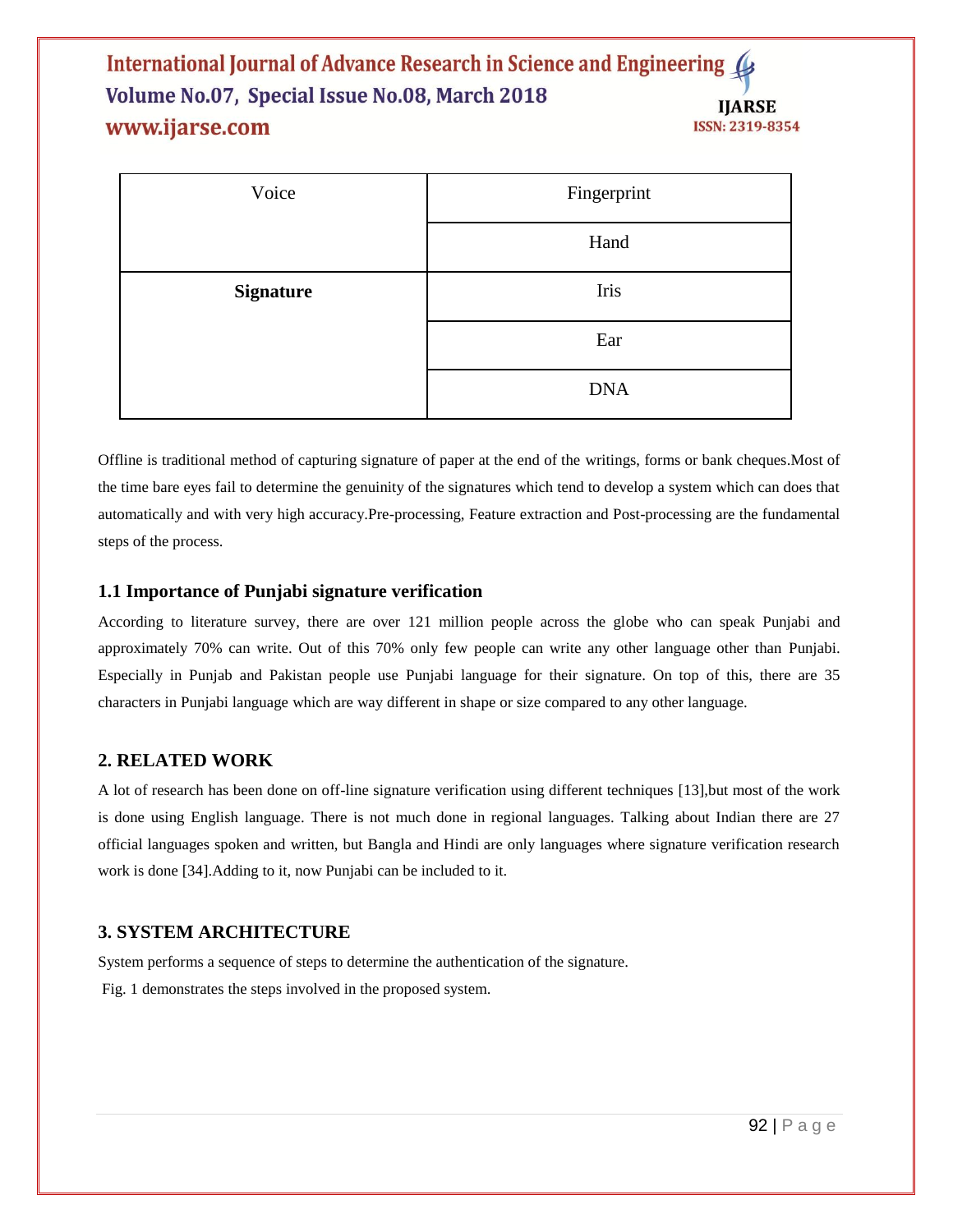

## **Fig 1 System architecture of offline signature verification systems**

#### **3.1 Image Acquisition and pre-processing**

This system accepts the hand written signature image which is captured using any digital device. Typical step required scanner or digital camera which will scan soft copy of the signature from paper. Captured is then cropped and converted to grayscale.

Captured is then cropped and converted to grayscale.

1. Image captured using digital device.



2. Cropped Image.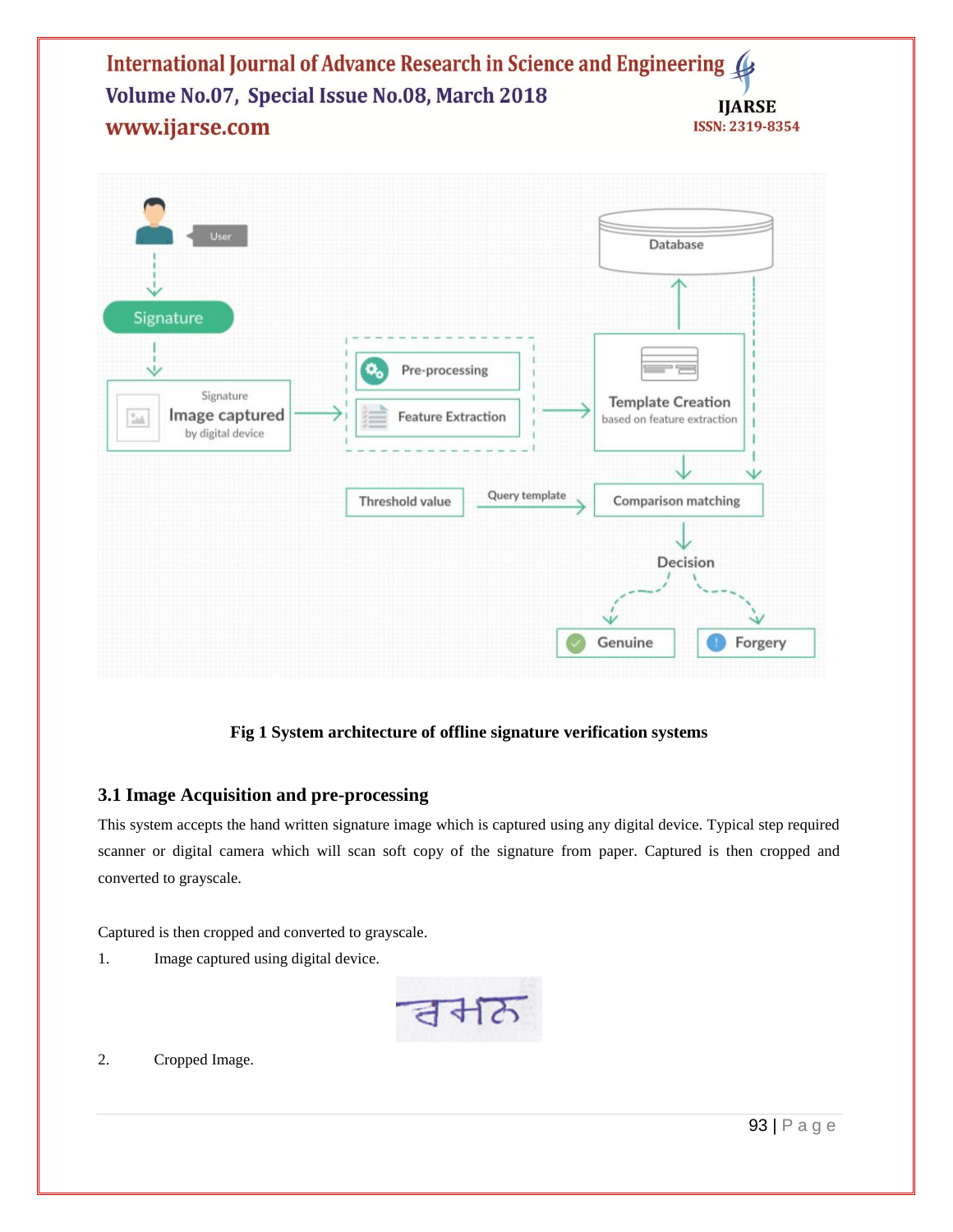

3. Imaged converted to Gray Scale.



4. Nearest-neighbor interpolation is donating resize Signature images into block size of 8X8 pixels and then convert the Image into Binary image.



Fig 2 Steps involved in preprocessing phase

Preprocessing of acquired signature is requiredto improve the quality of signature image and to verify the signature correctly. [22]

#### **3.2 Feature Extraction**

Feature extraction is the considered as most challenging step in offline signature verification system as it tends to find unique features of the signature.The biggest challenge how is to distinguish forged and genuine signatures.[5]Active trend relies on the way individual give shape to letters and scatter it. It is also heavily dependent on the thickness and the space used to write letters. The goal of the feature extraction is provide the discrete properties of the signature so that it can be distinguished from the fake signature. It works in two primary steps: feature extraction and feature matching.[34] This system use the SOM (Self Organizing map) which is type of artificial neural network that produce discretized representation of the input space of the training samples. This research work deals with two type of feature extraction method.

#### *3.2.1 2-D Signature Image DCT Compression:*

Using SOM proposed system is determining the 2D-DCT (Discrete coefficient transform) of the signature image with a blocks of size  $8 \times 8$  pixels by means of '8' out of the 64 DCT coefficients for masking. The remaining 56 leftover coefficients are discarded (set to zero). By computing the 2D-IDCT of each block using the DCT transform matrix computation method the signature image is then reconstructed. At last the output is obtained in the form of a set of arrays. The every output array is of size  $8 \times 8$  pixels which represents a particular signature image. After implementation of DCT image compression the signature image is reshaped into 64x1 and store in database using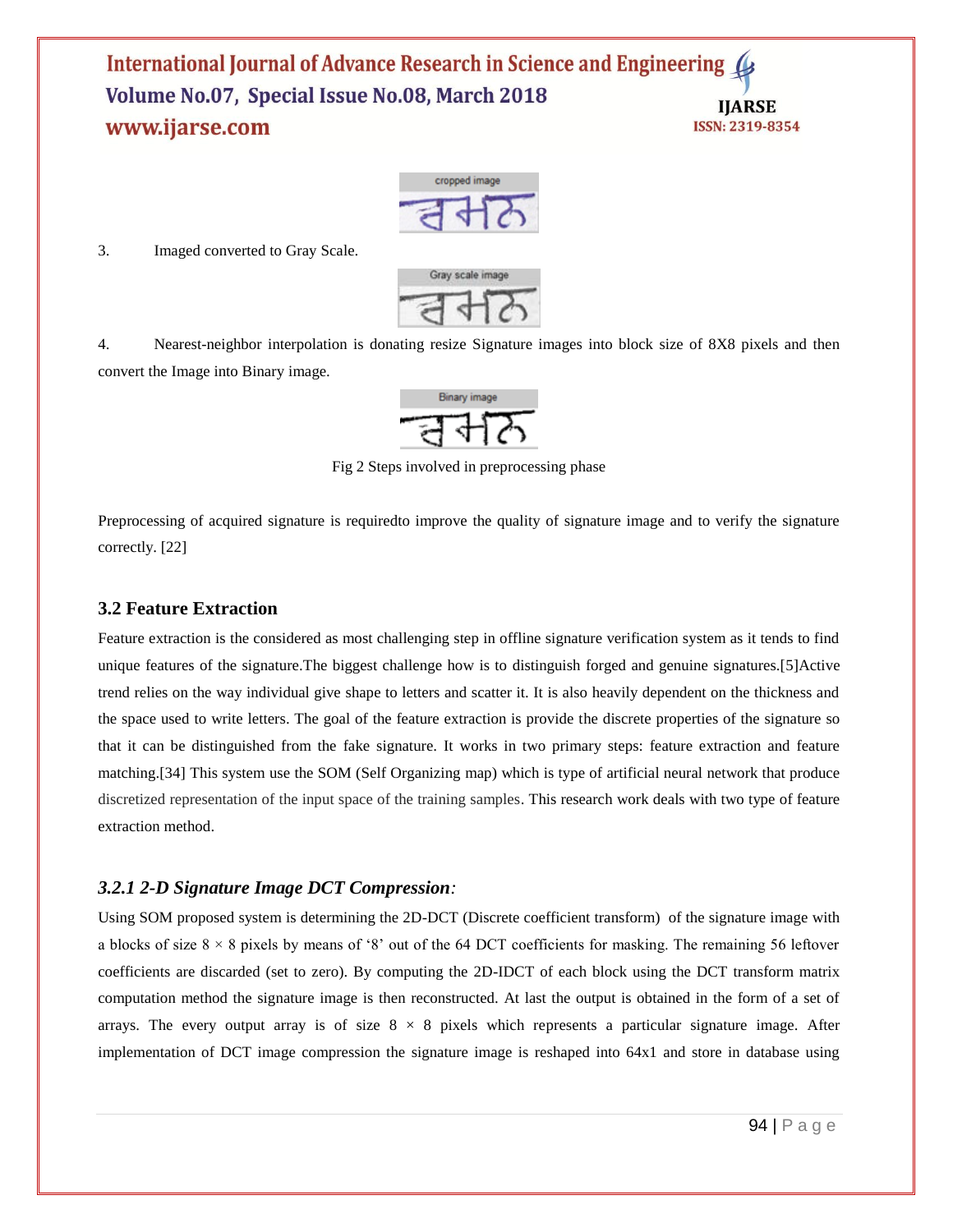MATLAB. After that these features are given as input to SOM neural network for signature recognition. It is as shown in fig



**Fig 3: DCT Image Compression**

## *3.2.2 Geometric features*

Proposed system extracted 8 geometric features listed in the table below. These features are extracted in MATLAB and given as input to multilayer neural network for signature recognition as discuss in post processing. The various features that are come under category of geometric features are defined in my previous paper as given below in table 4:

## **Table 1.Extracted Features from a sample image**

| <b>Values</b>  | <b>Extracted Geometric Features</b> |
|----------------|-------------------------------------|
| 78.5, 30.5     | <b>Centroids Coordinates</b>        |
| 11.2799        | Kurtosis                            |
| 9360           | Area                                |
| $\overline{0}$ | Orientation                         |
|                | Euler Number                        |
| $-3.02009$     | <b>Skewness</b>                     |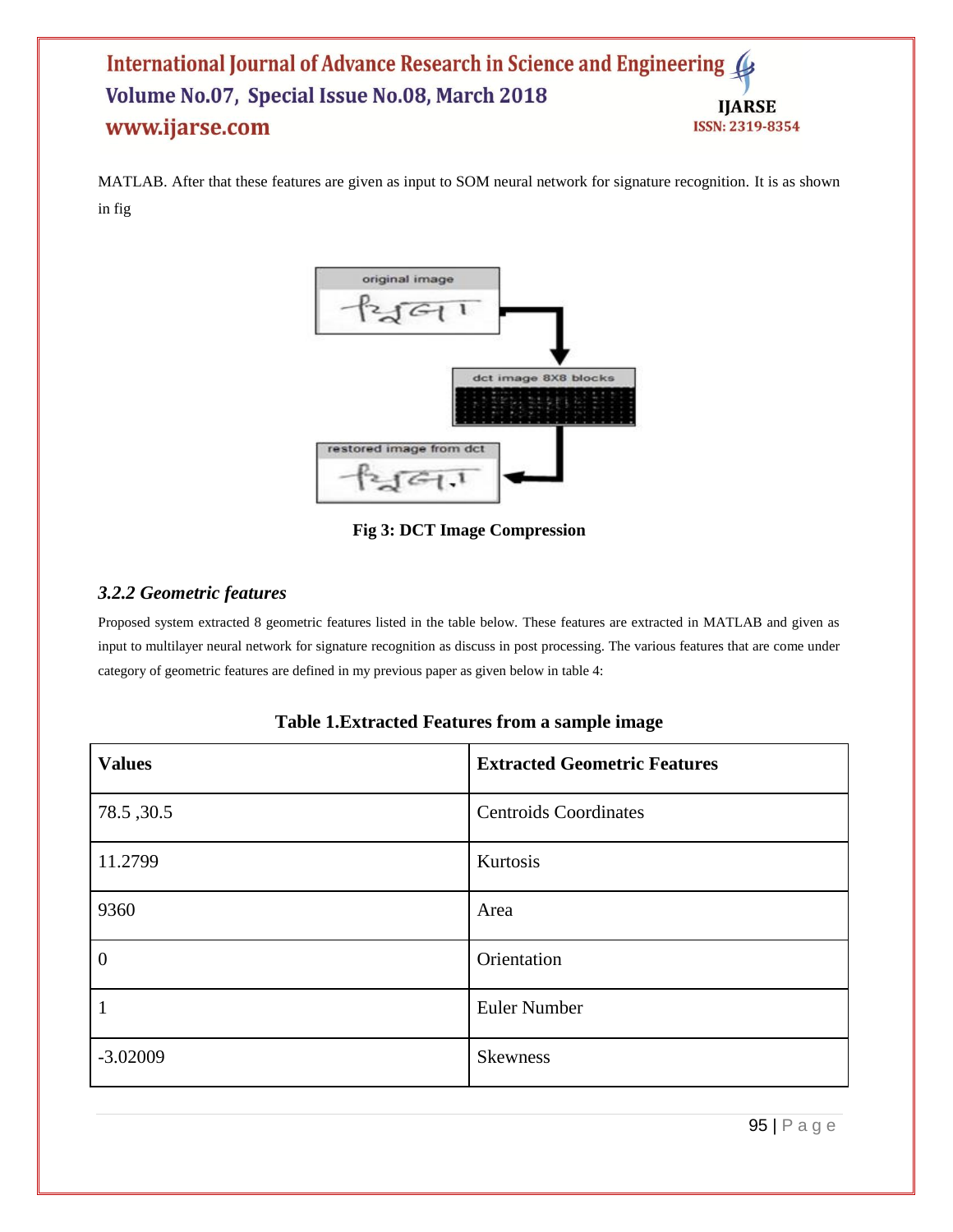| 0.923077 | Eccentricity |
|----------|--------------|
| 428      | Perimeter    |

## *3.3 System databases*

The proposed system is supported with a self created database. It consists of the tables which accept the 10 variable for the individual's record with 5 fake and 5 genuine signatures. Each variable can accept max of 50 characters. In this MS-access is used as database. The table named user information is created in database which has the following attributes:

- id as primary key
- username

The proposed system is tested with sample of 50 individuals of different age group range from 18 years to 50 years.Existing database consist of 250 records with same number of fake and genuine signatures.

| Punjabi Signature         |                        |  |  |  |
|---------------------------|------------------------|--|--|--|
| <b>Genuine Signatures</b> | <b>Fake Signatures</b> |  |  |  |
| ਕਨੂੰ ਗੋਪਾਲ                | रहे गैयाछ              |  |  |  |
|                           |                        |  |  |  |
| $27 + 1$                  | 377)                   |  |  |  |
| 21212                     | 310                    |  |  |  |

## **Table 2. Genuine and forged Punjabi signatures**

## **3.4 Post processing:**

Proposed system required the training of the SOM neural network. Training means unsupervised learning done by system itself without any external help to produce it own classification of features which will later used to determine the genuine factor of the signature.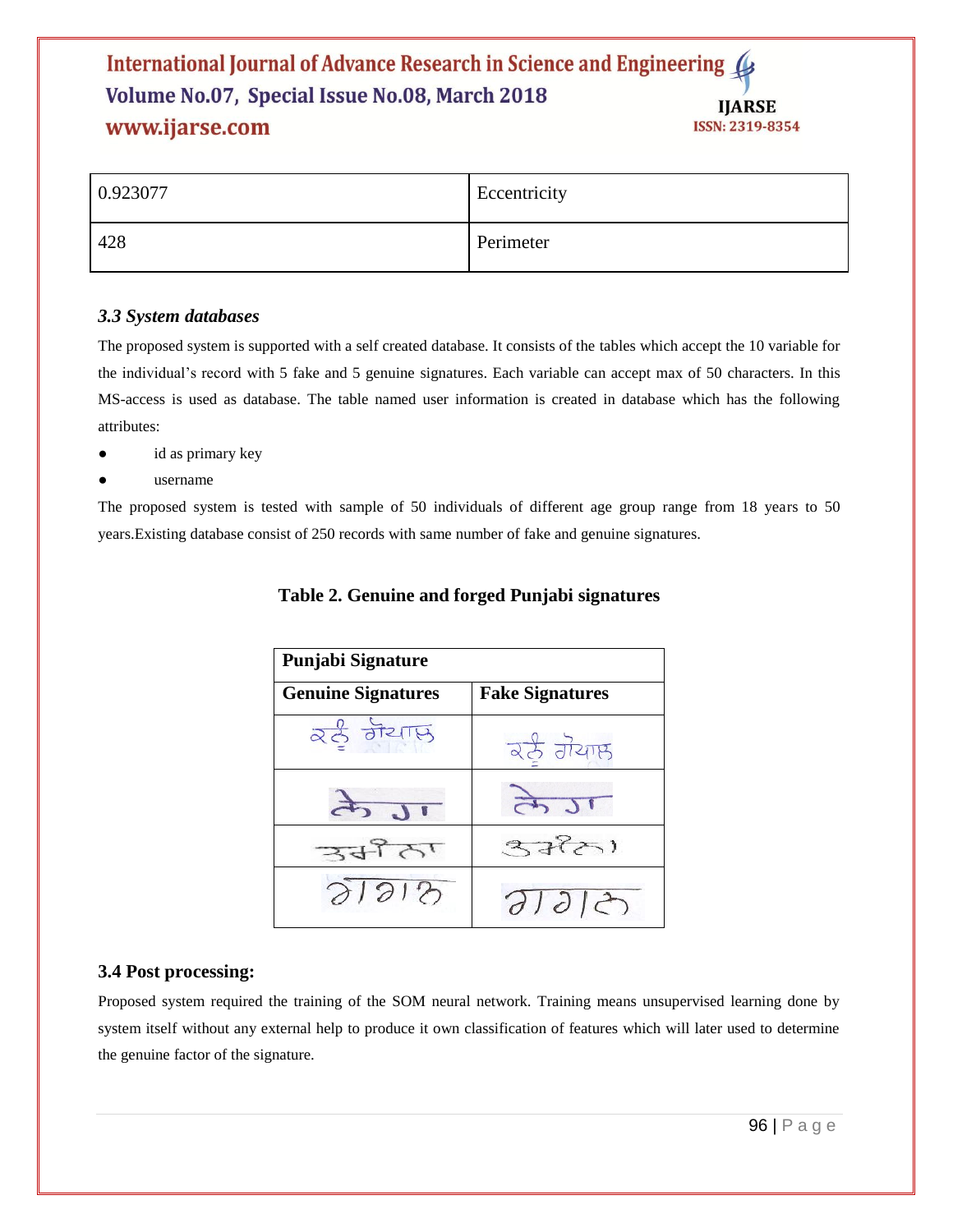In this process the extracted features which are stored in database are given as input to Self Organization Map and multilayer feed forward neural networks for training. The trained system is thentested with existingsample to check the performance and accuracy.

#### *3.5.1 Training of ANN*

It is a process in which network is trained or learned through examples. The extracted DCT features from 500 signature images (i.e. in 10 different style signature of 50 different people) that are computed during feature extraction phase of signature recognition are stored in MATLAB as set of DCT features(F) i.e.  $F = \{F_1, F_2, F_3, \dots, F\}$   $F_{500}$  as shown below in fig 4. These extracted features from signatures are given to SOM neural network as input after creation of SOM neural network by command new SOM. The parameters for the SOM network were selected to be a minimum and maximum point for each row on vector P; training database.

There were 64 minimum and 64 maximum points selected altogether. The network is trained in the form of five genuine signature and five forged signatures. In training of SOM neural network there is no need to make target while it is must in multilayer neural network. This network belongs to the grouping of competitive learning network environment. It is as shown in fig 4.



#### **Fig 4 Architecture of SOM neural Network**

The simple data interpretation and easily understandability is major advantage of SOM Neural Network. By reducing dimensions and grid clustering, this makes it simple and easy to examine similarities in the data. SOMs can handle several problems and providing interactive, precious and intelligible summary of the data. It requires sufficient data to develop a meaningful cluster which is a major drawback of SOM. The data that can successfully grouped and distinguish inputs on which weight vectors are based. The problem of SOMs is difficult to obtain a perfect mapping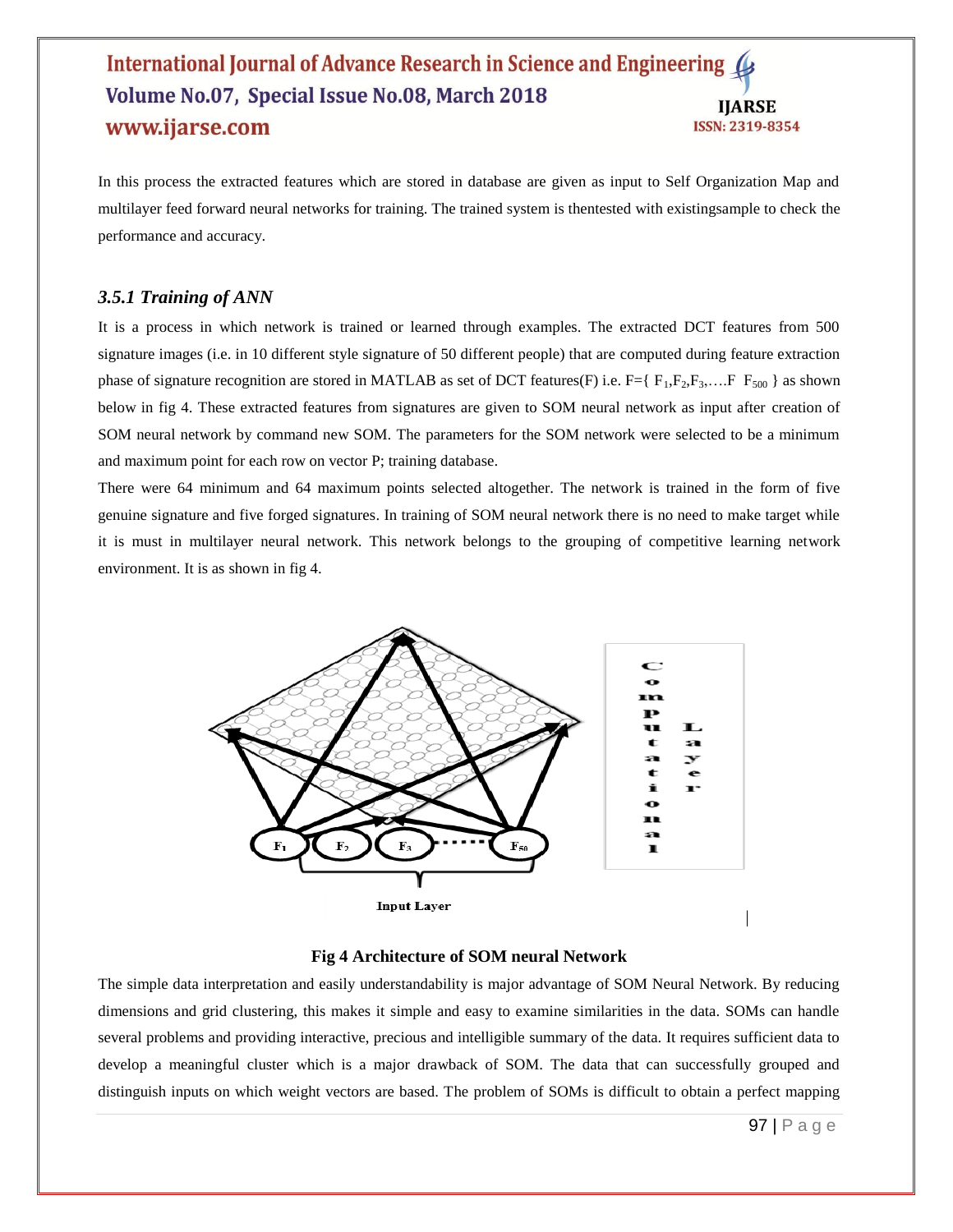where groupings are unique within the map. The supervised training algorithm are trained according to set of pairs  $(X, \mathcal{X})$ T) that indicate input and equivalent target. As discussed above the extracted geometric feature from 500 signature images (i.e. in 10 different style signature of 50 different people) are stored in MATLAB as set of  $X = \{x_1, x_2, \ldots, x_{500}\}\.$ Where X1 indicates the geometric feature of signature image1,  $X_2$  indicates the geometric features of signature image2 and  $x_{500}$  so on up to 500 signature images and their desired targets as  $T = \{t_1, t_2, t_3, \ldots, t_{500}\}$  are input given to multilayer feed forward Neural network and also make the target corresponding to input to train network. After that train the network according to input and desired targets. The Supervised training process use set of training data like — a set of pairs (X, T) of inputs with their equivalent desired outputs. Multilayer neural network is as shown in figure 5. According to results of this research work the multilayer neural network produce better results. The target nodes  $(t_1, t_2)$ .. t<sub>500</sub>) are connected with the output variables to identify signature either genuine or forgery. The hidden nodes are that nodes which are not directly connected to network while they are inside network but not visible to outer environment.



**Fig: 5 Multilayer Neural network Architecture**

#### **3.5.2 ANN Testing**

Finally, we reached to the step where we can compute the system's accuracy and effectiveness. Proposed system use template signature for testing which will undergo all above steps.

After preprocessing of these template signature image the 2D image DCT features for SOM and geometrical features for multilayer neural network were extracted. After feature extraction testing is performed and output is computed based on the threshold value which is taken as 90% in this research. The result and conclusion of system using both techniques are given below. Hence if the matching percentage is obtained less than 90% than signature is considered forged else if the percentage is computed as more than threshold value it will be considered as genuine signature in both of networks.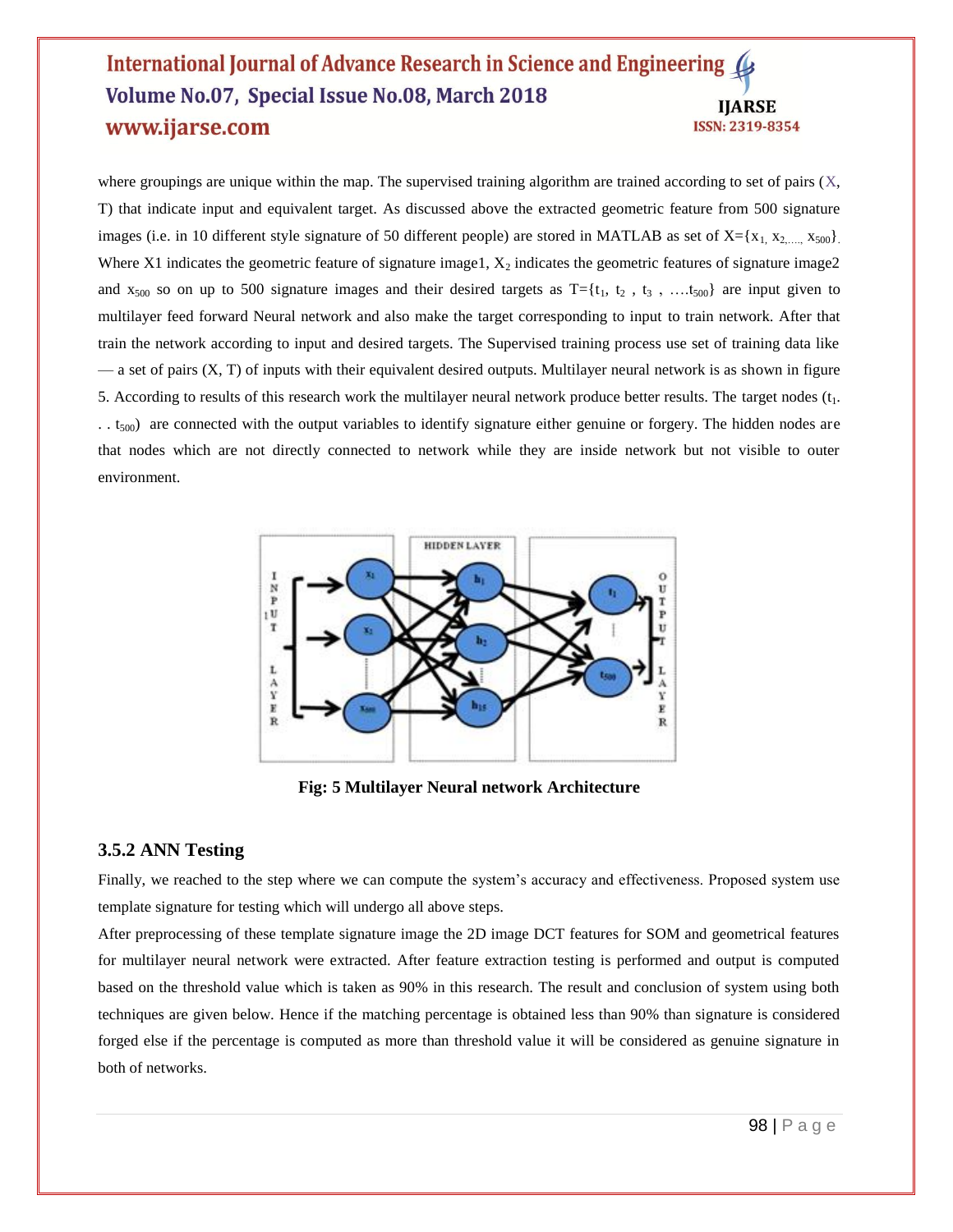## **4. EXPERIMENTAL RESULTS**

## **Experiment 1**

The signature verification accuracy is tested based on the number of Epochs as shown in table 2. The accuracy is increased as the numbers of epochs are increased. The results SOM neural network is as given below in table 3 and fig 6.

| <b>Number of Epochs</b>                     | 100     | 200   | 400   | 500     | 1000  |
|---------------------------------------------|---------|-------|-------|---------|-------|
| <b>Training Time</b>                        | 0.25399 | 0.364 | 0.424 | 0.56357 | 0.864 |
| <b>FAR</b>                                  | 0.12    | 0.15  | 0.2   | 0.25    | 0.25  |
| <b>FRR</b>                                  | 0.12    | 0.17  | 0.1   | 0.14    | 0.171 |
| <b>Recognition rate (for 10)</b><br>Trials) | 0.4     | 0.51  | 0.53  | 0.57    | 0.6   |

**Table 3: SOM neural network results based on different epochs**

In testing phase, classifying the signature either genuine or forged. The accuracy of system is calculated according to values of on FAR and FRR for 10 trials of Signature verification system**.** 



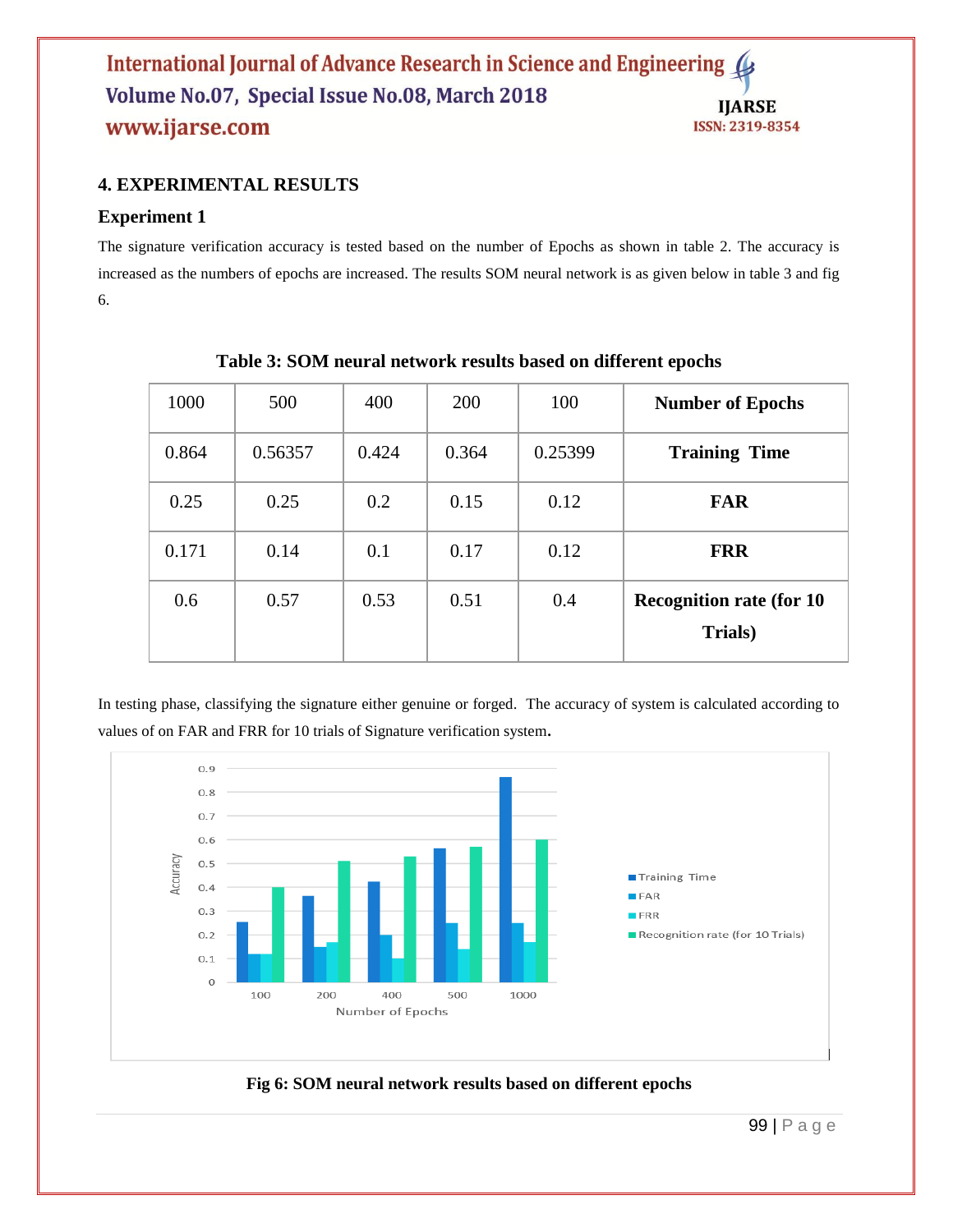| <b>Number of Epochs</b>                     | 100     | 200     | 400     | 500     | 1000   |
|---------------------------------------------|---------|---------|---------|---------|--------|
| <b>Multi-Layer Training</b><br><b>Time</b>  | 0.31617 | 0.32291 | 0.37853 | 0.37118 | 0.4037 |
| <b>FAR</b>                                  | 0.14    | 0.15    | 0.12    | 0.15    | 0.14   |
| <b>FRR</b>                                  | 0.15    | 0.12    | 0.14    | 0.15    | 0.1    |
| <b>Recognition rate (for 10)</b><br>Trials) | 0.55    | 0.56    | 0.65    | 0.78    | 0.9    |

Multilayer feed forward neural network result are shown in fig 7 and table 4.

**Table 4: Multilayer neural network results based on different epochs**



**Fig 7: Multilayer neural network results based on different epochs**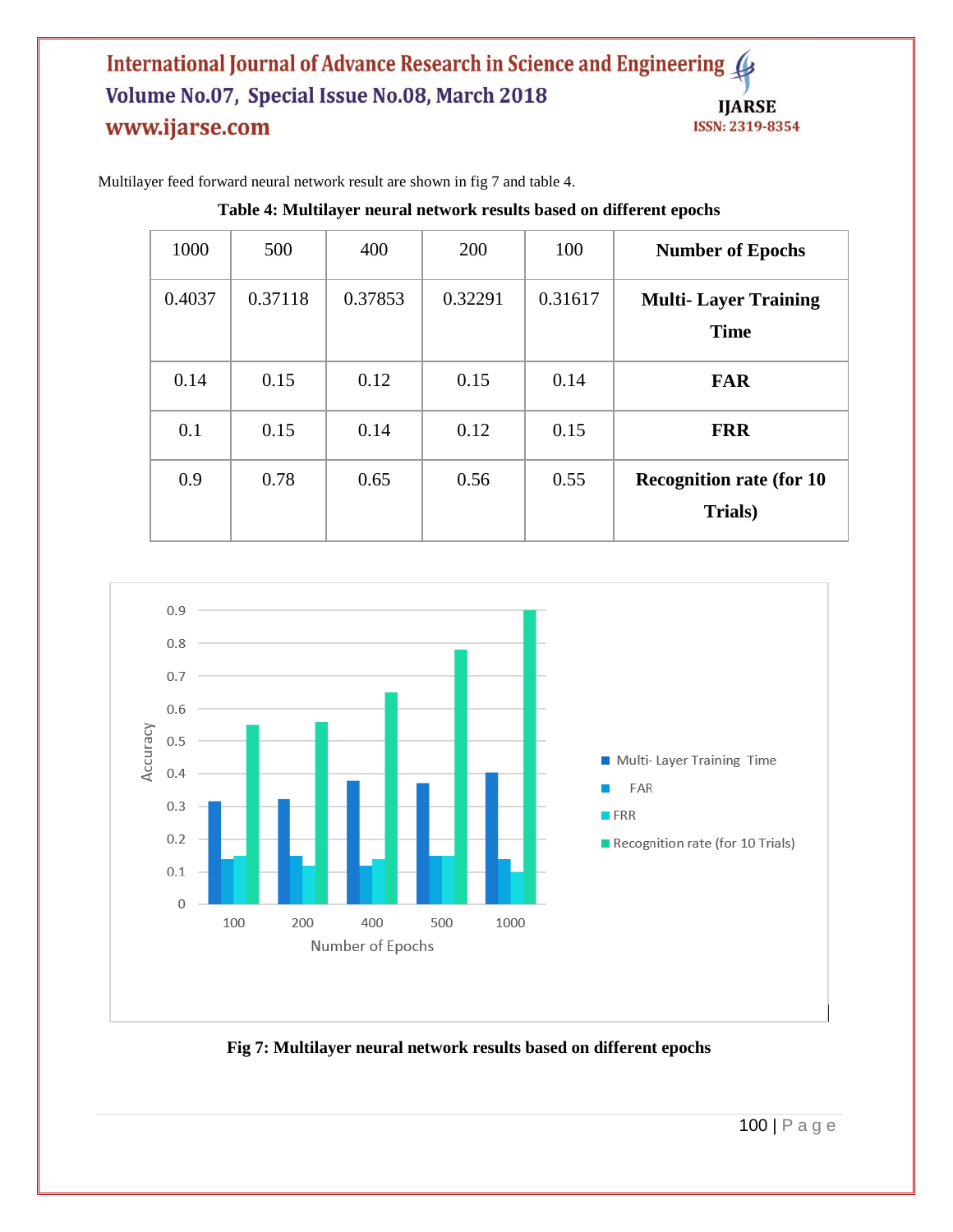This system also represents the comparison of SOM and Multilayer feed forward network. The classification ratio and comparison is as shown in following table for 10 trials using different Epochs in fig 8 and table 5.

|                | Table 5: Analysis and comparison of signature verification using SOM and Multilayer feed forward |  |  |
|----------------|--------------------------------------------------------------------------------------------------|--|--|
| neural Network |                                                                                                  |  |  |

| 1000   | 500     | 400     | 200     | 100     | <b>Number of Epochs</b>                                                                       |
|--------|---------|---------|---------|---------|-----------------------------------------------------------------------------------------------|
| 0.864  | 0.56357 | 0.424   | 0.364   | 0.25399 | <b>SOM Training Time</b>                                                                      |
| 0.4037 | 0.37118 | 0.37853 | 0.32291 | 0.31617 | Multi-<br>Layer<br><b>Training</b><br><b>Time</b>                                             |
| 0.25   | 0.25    | 0.20    | 0.15    | 0.12    | <b>SOM(FAR)</b>                                                                               |
| 0.1710 | 0.14    | 0.10    | 0.17    | 0.12    | SOM (FRR)                                                                                     |
| 0.14   | 0.15    | 0.12    | 0.15    | 0.14    | <b>Multi-Layer (FAR)</b>                                                                      |
| 0.10   | 0.15    | 0.14    | 0.12    | 0.15    | <b>Multi-Layer (FRR)</b>                                                                      |
| 0.60   | 0.57    | 0.53    | 0.51    | 0.40    | Recognition rate (for 10<br><b>Trials)</b> using SOM                                          |
| 0.90   | 0.78    | 0.65    | 0.56    | 0.55    | Recognition rate (for 10<br>Trials)<br>using<br>Multi-<br>Feed<br>Layer<br>Forward<br>network |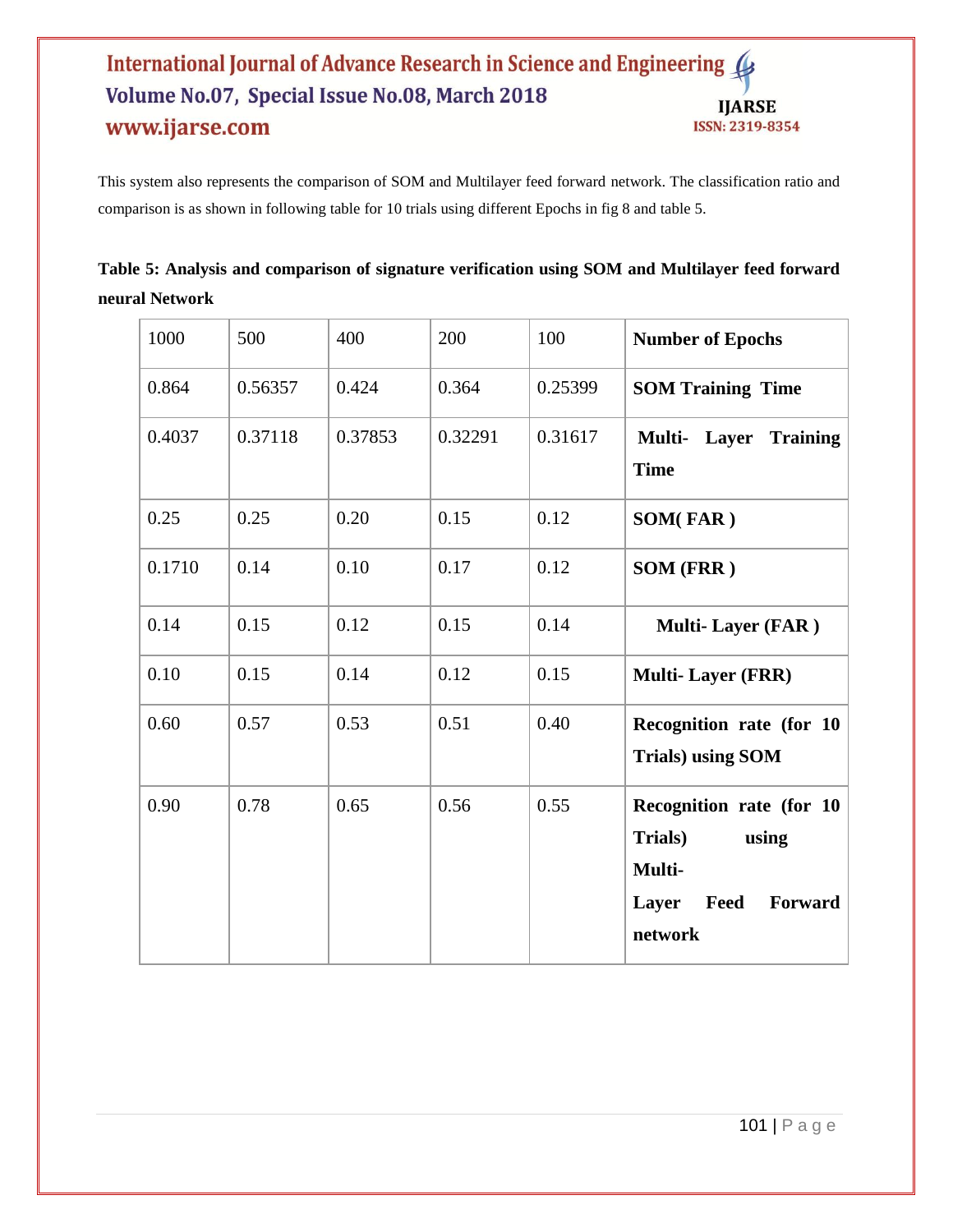

**Fig:8 Comparison of Multilayer and SOM based on different Epochs**

## **Experiment 2:**

In second experiment five different datasets are collected by combining all the features together (Centroids Coordinate, Kurtosis, area, Equiv Diameter, Skewness, Euler Number, Eccentricity, and Perimeter) based on which results are obtained.

*Dataset 1:* In first data set 100 genuine Punjabi signature samples are collected from 20 individuals, out of which, 80% samples are used to train the system and 20% are used to test the system. The accuracy of 60% is obtained using multilayer feed forward ANN and in case of SOM it is 80%.

*Dataset 2:* In first data set 200 genuine Punjabi signature samples are collected from 10 individuals, out of which, 80% samples are used to train the system and 20% are used to test the system. The accuracy of 70% is obtained using multilayer feed forward ANN and in case of SOM it is 80%.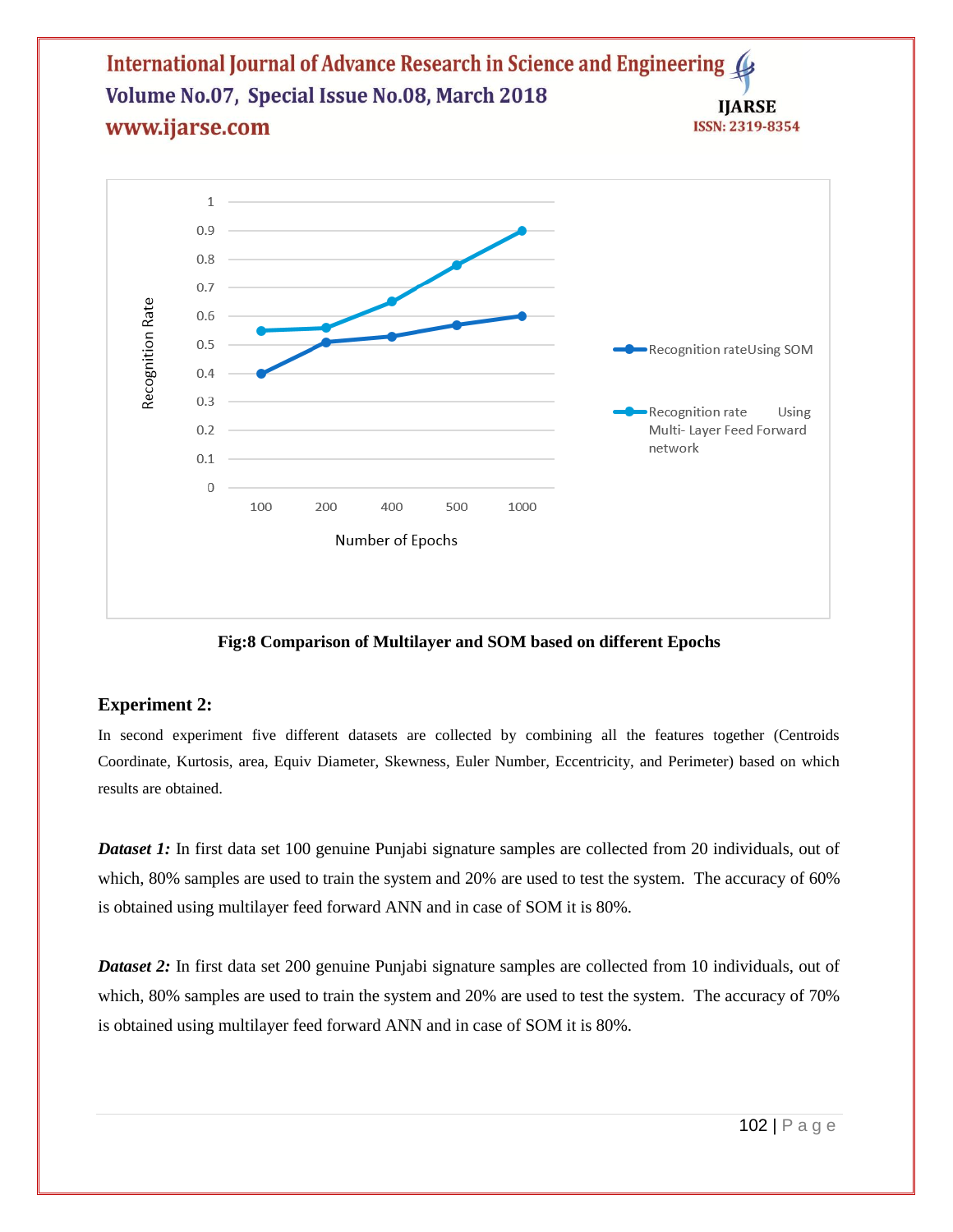*Dataset 3:* In first data set 300 genuine Punjabi signature samples are collected from 10 individuals, out of which, 80% samples are used to train the system and 20% are used to test the system. The accuracy of 75.3% is obtained using multilayer feed forward ANN and using SOM it is 70%.

*Dataset 4:* In first data set 400 genuine Punjabi signature samples are collected from 10 individuals, out of which, 80% samples are used to train the system and 20% are used to test the system. The accuracy of 80% is obtained using multilayer feed forward ANN and using SOM it is 65%.

*Dataset 5*: In first data set 500 genuine Punjabi signature samples are collected from 10 individuals, out of which, 80% samples are used to train the system and 20% are used to test the system. The accuracy of 90% is obtained by using multilayer feed forward neural ANN and using SOM it is 60% as shown in fig 9.The results show that the accuracy of the system increases as the system is trained by multilayer neural network and decrease in case of SOM. The accuracy results are shown in table 6 .The graphs below represent the accuracy and comparison of both systems.

| <b>ACCURACY</b>        | <b>USING</b> | <b>ACCURACY</b>  | <b>Training</b> |
|------------------------|--------------|------------------|-----------------|
| <b>MULTILAYER</b>      | <b>FEED</b>  | <b>USING SOM</b> | <b>Dataset</b>  |
| <b>FORWARD NETWORK</b> |              |                  |                 |
| 70                     |              | 80               | 100             |
| 70                     |              | 80               | 200             |
| 75.3                   |              | 70               | 300             |
| 80                     |              | 65               | 400             |
| 90                     |              | 60               | 500             |

**Table 6: System Accuracy Results**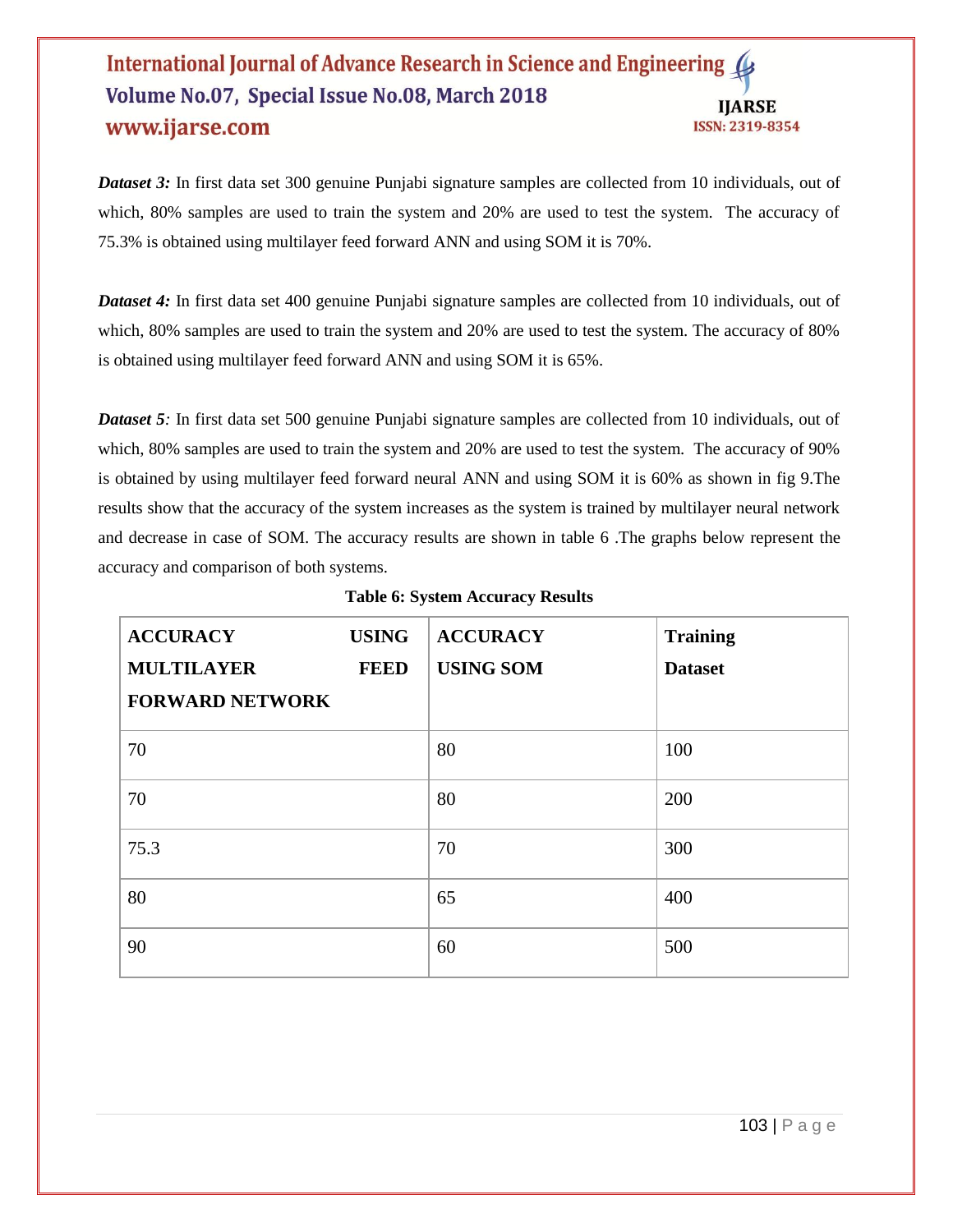

**Fig 9:Accuracy of SOM using different dataset**



## **Fig 10:Accuracy of Multilayer feed forward network using different dataset**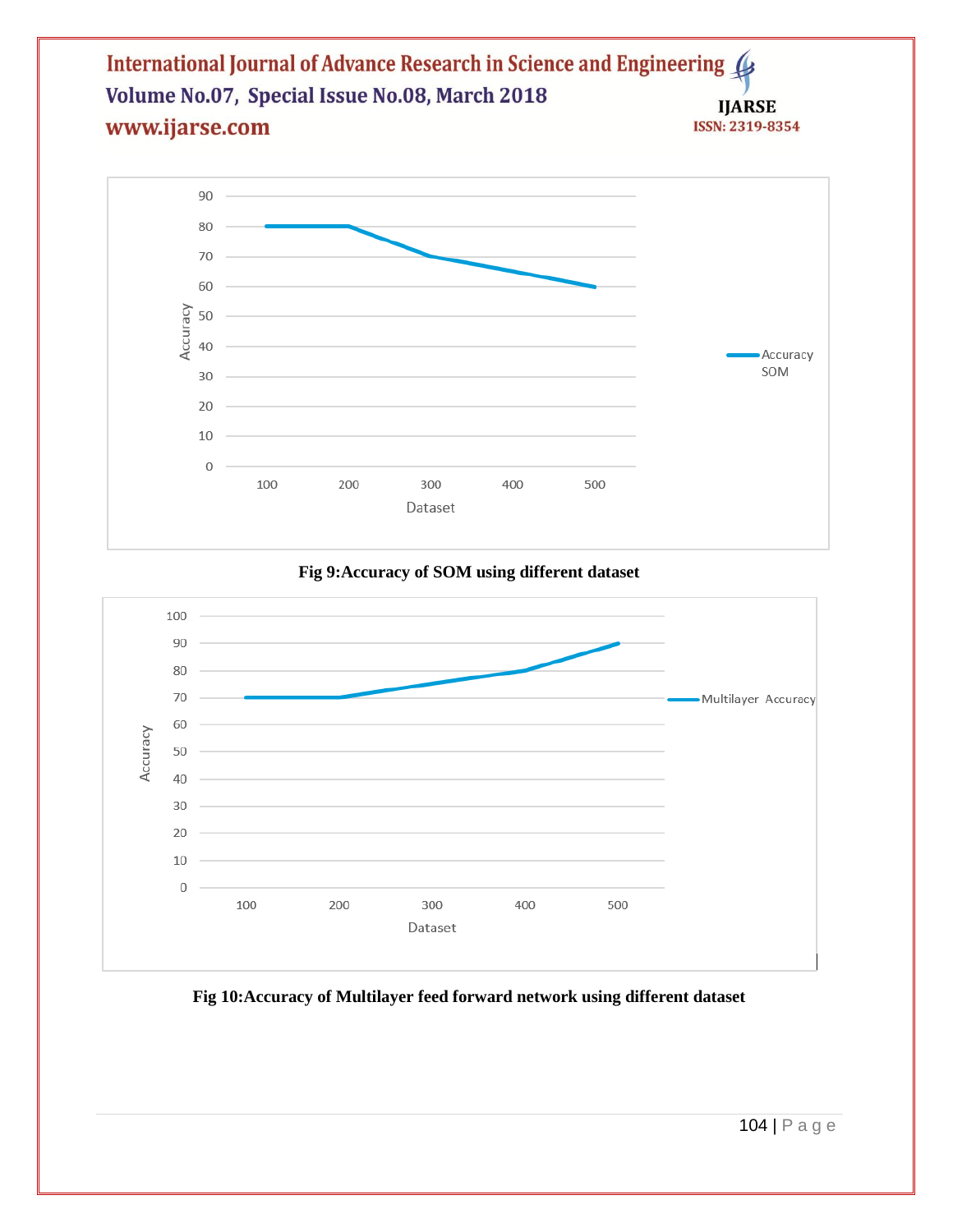

## **Fig 11:Comparison of Multilayer feed forward network and SOM based on different datasets Errors:**

Errors are of two types in signature verification: False Rejection and False Acceptance Also, there are two types of error rates: False Rejection Rate (FRR) and False Acceptance Rate (FAR) [6].For the evaluation purposes we have used to following measures of the signature identification system [11]:

## **4.1 False Acceptance Ratio (FAR):**

The false acceptance ratio is defined as the number of fake signatures accepted by the system with respect to the total number of comparisons made. It is represented below:

*FAR = No of forgery signatures rejected by system / total number of forgery signatures tested \* 100* 

## **4.2 False Rejection Ratio (FRR):**

The false rejection ratio is defined as the total number of genuine signatures rejected by the system with respect to the total number of comparisons made. It is as represent below:

*FRR = No of genuine signatures rejected by system / total number of genuine signatures tested \* 100* 

## **4.3 Accuracy:**

Accuracy of any system is defined as the total number of signature correctly recognized by the system with respect to the total number of tested signatures. It is represented below:

*Accuracy = No of signatures correctly recognized by system / total number of tested signatures \* 100*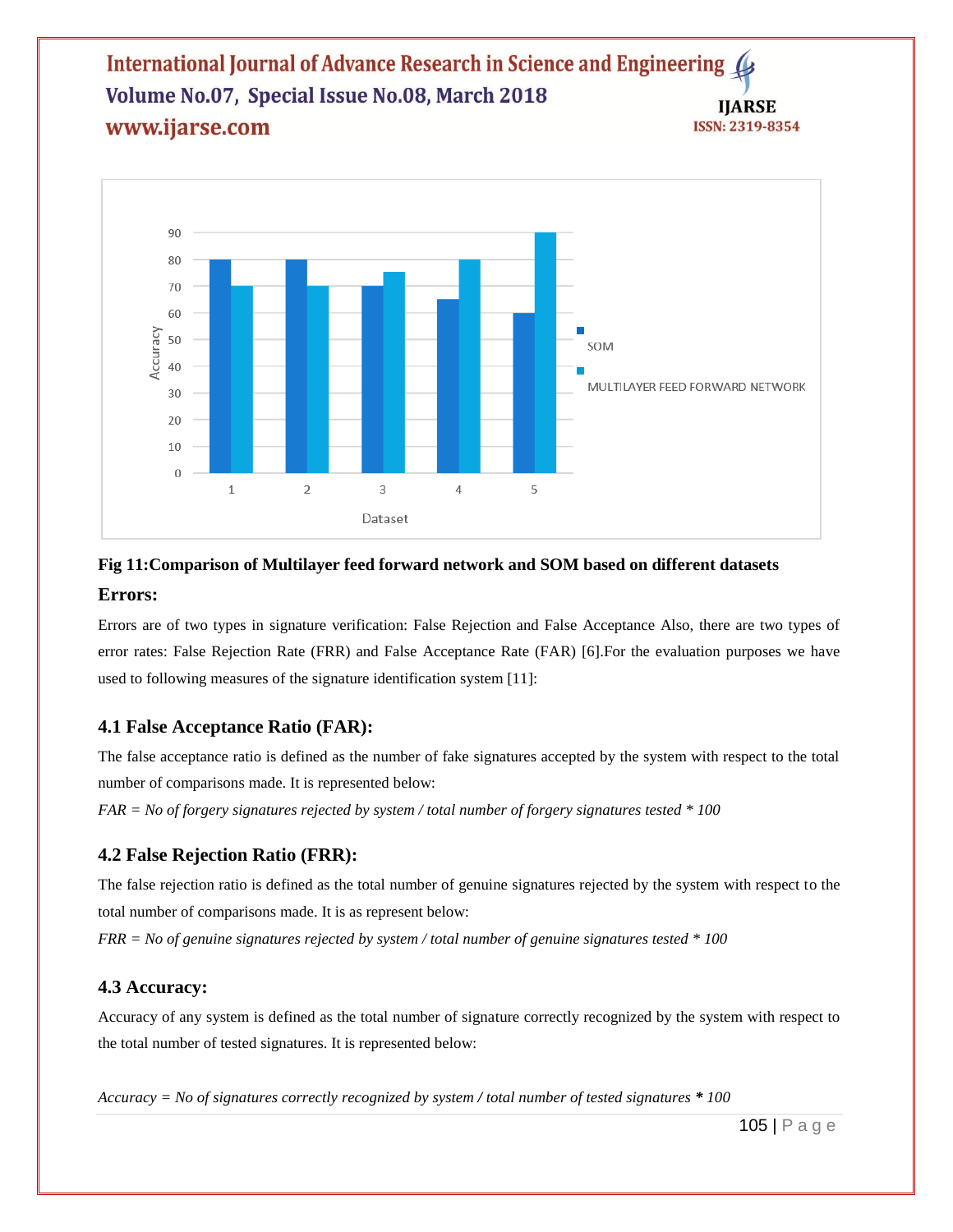#### **5. CONCLUSION AND FUTURE SCOPE**

This research paper based on offline Punjabi signature recognition system comparison using two different neural network techniques. In this research, for signature recognition SOM Artificial neural network technique and multilayer feed forward neural network technique are used. Offline signature identification advantages are flexibility and performance. In this paper we present a state of the art for the latest methods used in Punjabi offline signature identification system. The offline signature identification techniques and algorithm can improved by improving feature extraction and matching algorithms. Work is done only in few Indian languages so it has more research field. It was concluded that the one has to wisely choose the feature set, when performing applications like verifying signatures. Feature vector used here consisted of six features. Our method considers the overall likelihood of a whole signature instead of considering the local properties of the signature.

## **REFERENCES**

- [1] Abbas N and Chibani Y 2012 SVM-DSmT Combination for Off-Line Signature Verification,In:*proceedings of CITS'12, Philadelphia University Amman, Jordan, pp* 1-5.
- [2] Abikoye O.C, Mabayoje M.A and Ajibade R. ,2011,Offline Signature Recognition & Verification using Neural Network .*International Journal of Computer Applications*. 35(2) : 44-51
- [3] AbuhaibaI.S.I ,2007, Offline Signature Verification Using Graph Matching. *Turk Journal Electrical and Computer Engineering* .15(1): 89-104
- [4] Al-Dulaimi K, 2011, Handwritten Signature Verification Technique based on Extract Features.*International Journal of Computer Applications* .30(2):42-46.
- [5] Al-Maqaleh B M, Musleh A M Q,2015, An Efficient Offline Signature Verification System using Local Features. *International Journal of Computer Applications* .131(10):39-44.
- [6] Arathi.M and Govardhan.A,2014, An Efficient Offline Signature Verification System. *International Journal of Machine Learning and Computing.4 (6):533-537*
- [7] Arya M and Inamdar V,2010, A Preliminary Study on Various Off-line Hand Written Signature Verification Approaches.*International Journal of Computer Applications*.1(9):55-60.
- [8] Balbed M, Ahmad S and Shakil A 2009 ANOVA-Based Feature Analysis and Selection in HMM-Based Offline Signature Verification System ,In: *proceedings of CITISIA'09 ,Kuala Lumpur, Malaysia,pp* 66-69.
- [9] Bansal.A, Garg.D and Gupta.A 2008 A Pattern Matching Classifier for Offline Signature Verification. In :*proceedings of ICETE '08*,*Maharashtra,India,pp* 1160-1163.
- [10] Coetzer H and Sabourin R 2007 A Human-Centric Off-line Signature Verification System, In:*Proceedings of ICDAR'07,Curitiba, Brazil ,pp* 153-157.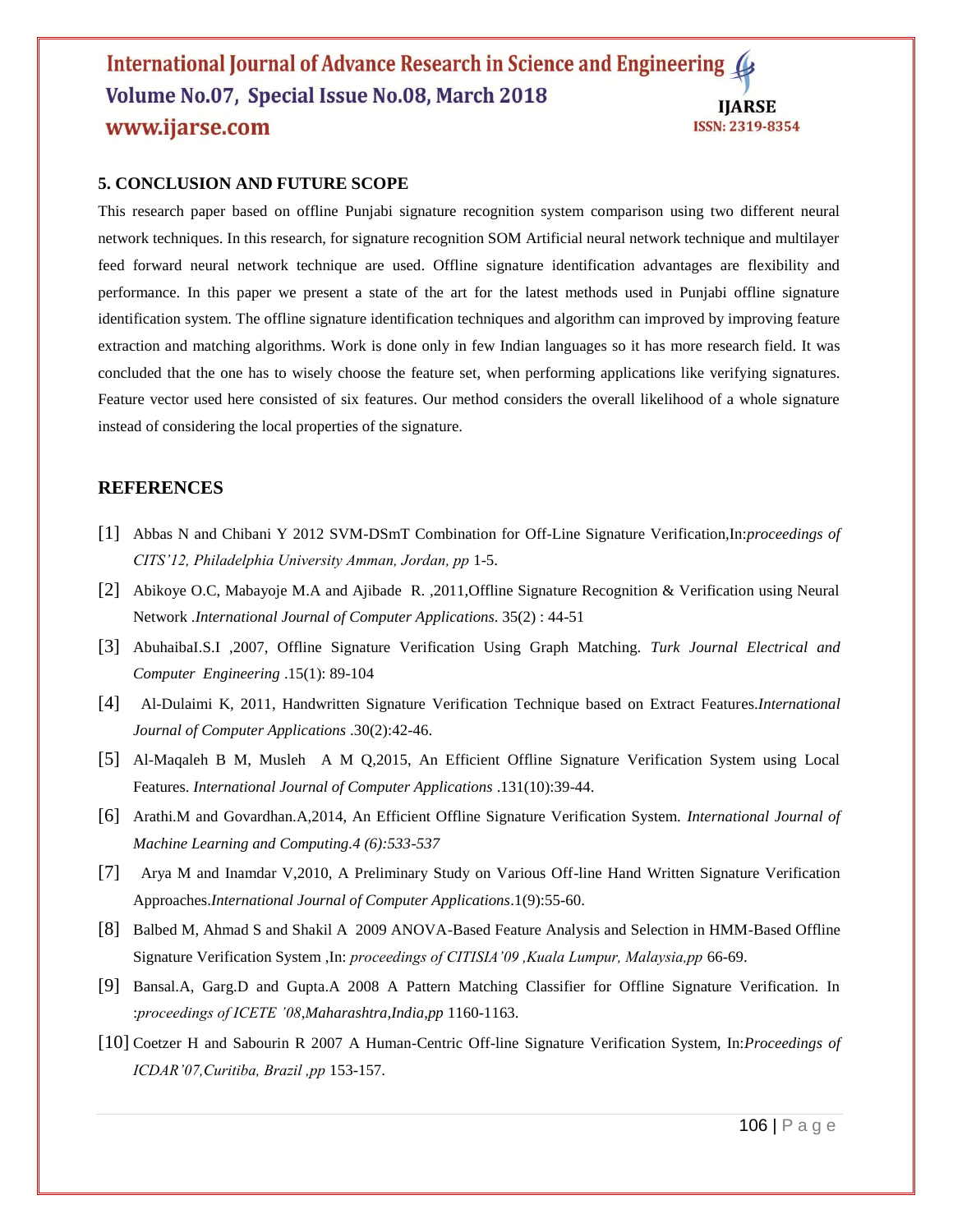- [11] CR P, Raja KB, Venugopal KR and Patnaik LM 2009 Standard Scores Correlation based Off-line Signature Verification System ,In: *proceedings of ICACCTT '09, Trivandrum, Kerala, India,pp* 49-53.
- [12] Ebrahimpour R, Amiri A, Nazari M and Hajiany A,2010,Robust Model for Signature Recognition Based on Biological Inspired Features. *International Journal of Computer and Electrical Engineering*.2(4):622-626
- [13] FahmyM ,2010 ,Online handwritten signature verification system based on DWT features extraction and neural network classification.*Ain Shams Engineering Journal of Science Direct*.5(1):59-70
- [14] Hiary H, Alomari R, Kobbaey T, Al-Khatib R, Aiham M and Hasan H,2013,Off-Line Signature Verification System Based On Dwt And Common Features Extraction. *Journal of Theoretical and Applied Information Technology* .51(2): 165-174
- [15] Huang K and Yan H,2001,Off-line signature verification using structural feature correspondence.*Journal of the Pattern Recognition Society.*35:2467- 2477
- [16] Jain K, Ross A and Prabhakar S ,2005, An introduction to biometric recognition. *Journal of Transactions on Circuits and Systems for Video Technology, Special Issue on Image- and Video-Based Biometrics.14(1):4-20*
- [17] Jena.D, Majhi.B, Panigrahy.S and Jena.S2008 Improved Offline Signature Verification Scheme, In:*Proceedings of ICCI'08, Stanford University, CA, USA, pp* 475-480.
- [18] Karounia.A ,Daya.B and Bahlak.S 2011 Offline signature recognition using neural networks , In:*Proceedings of WCIT'11[,Antalya,](http://www.allconferences.com/search/index/Venue__country:Turkey/Venue__city:Antalya)[Turkey,](http://www.allconferences.com/search/index/Venue__country:Turkey) pp* 155-161.
- [19] Kumar P, Singh S, Garg A and Prabhat N,(2013) ,Hand Written Signature Recognition & Verification using Neural Network . *International Journal of Advanced Research in Computer Science and Software Engineering* . 3(3) :558-565
- [20] Majhi.B,Reddy.Y and PrasannaBabu.D,2006, Novel Features for Off-line Signature Verification .In *International Journal of Computers Communications & Control* .1(1):17-24
- [21] MandaogadeM ,Saurabh and Mhaske V ,2012,Handwritten Signature Verification And

Recognition Using ANN .*International Journal of Computer Applications*. 43(2):19-23.

- [22] Narayana.M, Bhavani Annapurna .l, Mounika K 2017, Offline Signature Verification,*In: International Journal Of Electronics And CommunicatIon Engineering And Technology ,8(2), PP 120-128.*
- [23] Pal S , Pal U and Blumenstein M 2012Off-line English and Chinese Signature Identification Using Foreground and Background Features,In : proceedings of DICTA '12, Fremantle, Western Australia, pp 672-677.
- [24] Pal S and PalU,Blumenstein M 2013 Off-line verification technique for Hindi signatures, In: *proceedings of ICFHR* , Bari, Italy ,*pp* 182–190.
- [25] Pal S, Nguyen V, Blumenstein M and Pal U ,2012,Off-line Bangla Signature Verification . *International Workshop on Document Analysis Systems*. 2: 282-286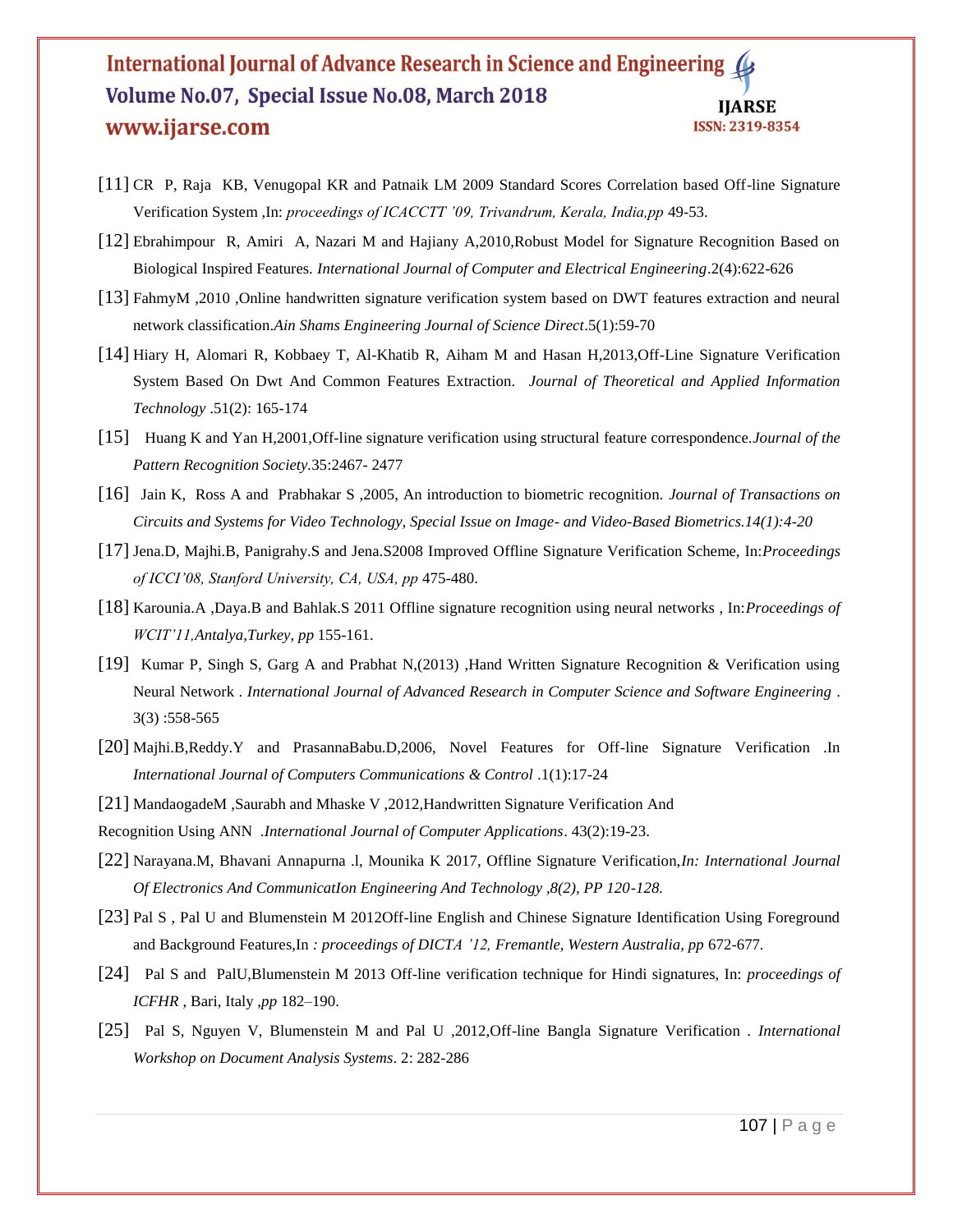- [26] Pansare.A, Shalini.A and Bhatia.S, 2012, Off-line Signature Verification Using Neural Network . *International Journal of Scientific & Engineering Research*.3(2):1-5
- [27] Patil S and Dewangan S,2011,Neural Network-based Offline Handwritten Signature Verification System using Hu's Moment Invariant Analysis *. International Journal of Engineering and Advanced Technology*.1(1) : 73-79
- [28] Pawar N,2015, An Empirical approach of offline Signature Verification using DTI and NN. *International Journal of Computer Science and Engineering.*3: 57-61
- [29] Plamondon R. and Srihari S.N., 2000, On-line and off-line handwriting recognition: a comprehensive survey.*Transactions on Pattern Analysis and Machine Intelligence*.22(1) : 601-606
- [30] Radhika K, Venkatesha M and SekharG ,2010,Off-Line Signature Authentication Based on Momen Invariants Using Support Vector Machine.*Journal of Computer Science*.6(3):305-311
- [31] Radmehr M, Anisheh S and Yousefian I,2012, Offline Signature Recognition using RadonTransform .*International Journal of Computer and Communication Engineering .*1(1):134-138
- [32] Rekik Y, Houmani N, Yacoubi M.A. El, Garcia-Salicetti S and Dorizzi B 2010A Comparison of Feature Extraction Approaches for Offline Signature Verification, In: *Proceedings of ICMCS, Ouarzazate, Morocco,pp* 1-6.
- [33] Samant R.M., Shilwant M, Sarsambi B, Shelke M 2017 , Signature Verification System, *In: International Journal of Advanced Research in Computer and Communication Engineering*, 6(4),pp 662-665.
- [34] Sanmorino,A and Yazid.S 2012 A Survey for Handwritten Signature Verification, In:*Proceedings of ICURKE'12, Jalarta, Indonesia*,*pp*54-57.
- [35] Shikha P and Shailja S, 2013, Neural Network Based Offline Signature Recognition and Verification System. *Research Journal of Engineering Sciences*. 2(2):11-15
- [36] SumanR and Kumar D, 2013, Punjabi Offline Signature Verification System Using Neural Network. *International Journal of Engineering and Advanced Technology*. 3(2):419-424
- [37] Suryawanshi R., Kale S., Pawar R., Kadam.S and Ghule V. R.,2016, Offline Signature Cognition and Verification Using Artificial Neural Network. *International Journal of Advanced Research in Computer and Communication Engineering.5(3):352-354*
- [38] Tewari.DandSrivastava.S, 2012 ,A Visual Recognition of Static Hand Gestures in Indian Sign Language based on Kohonen Self- Organizing Map Algorithm . *International Journal of Engineering and Advanced Technology .2(2):165-170*
- [39] Vargas F, Ferrer M ,Travieso C and Alonso.J,2010 ,Off-line signature verification based on grey level information using texture features *. Journal of Pattern Recognition*. 44(2): 375-385
- [40] Venkatesh T, Balaji S and Chakravarthy A S N, 2012, Security Evaluation Of Signature Recognition System. *International Journal Of Engineering & Science Research*.2(4):222-230